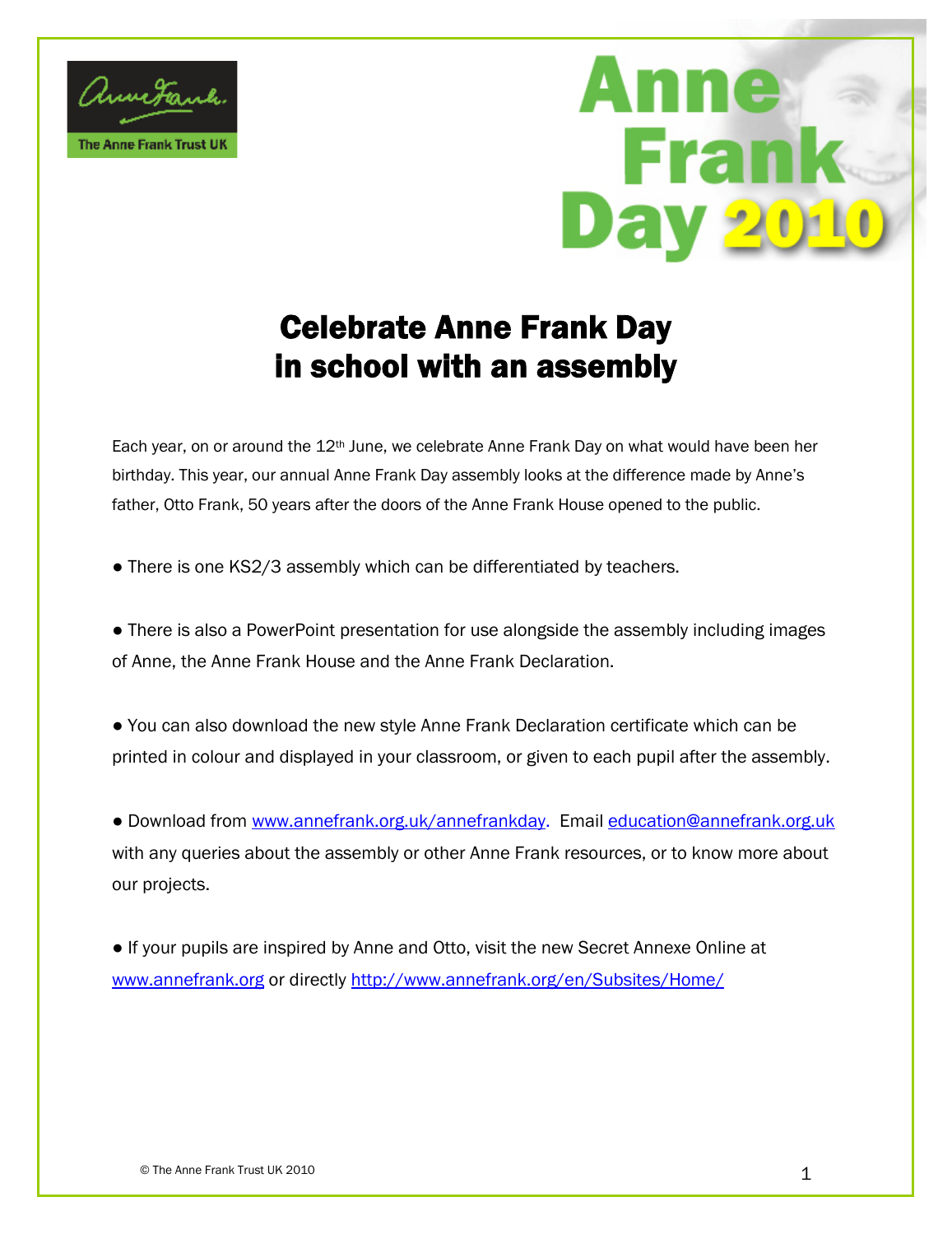

## Marking the 50th anniversary of the Anne Frank House and recognising that one person *can* make a difference

The theme of this year's national Anne Frank Day is "One person can make a difference" marking the 50th anniversary of the opening of the Anne Frank House and the vision of Anne's beloved father Otto Frank to ensure no children would have to suffer in the way his own daughters had.

### **Script for Assembly:**

#### *First reading by a student or teacher:*

*"My father, the most adorable father I've ever seen, always looks to see whether the others have been served first. He needs nothing for himself; the best things are for the children. He's goodness personified."*

*PowerPoint – Quote and projection of photo of Otto with Anne*

All this week schools are marking Anne Frank Day on  $12<sup>th</sup>$  June. This is the birth date of one of the world's best known teenagers. Anne Frank was a Jewish girl who was killed in the Holocaust 1945 at the age of 15, after having hidden from the Nazis in a secret annexe in Amsterdam for over two years. During her time in hiding Anne Frank wrote a diary, in which she expressed her hopes, fears and ambitions for the future as well as what it was like to hide in fear of your life for all that time. After the war, her father Otto Frank, who miraculously survived Auschwitz concentration camp, made her diary into a book. You may be one of the millions of people across the world to have read Anne's diary.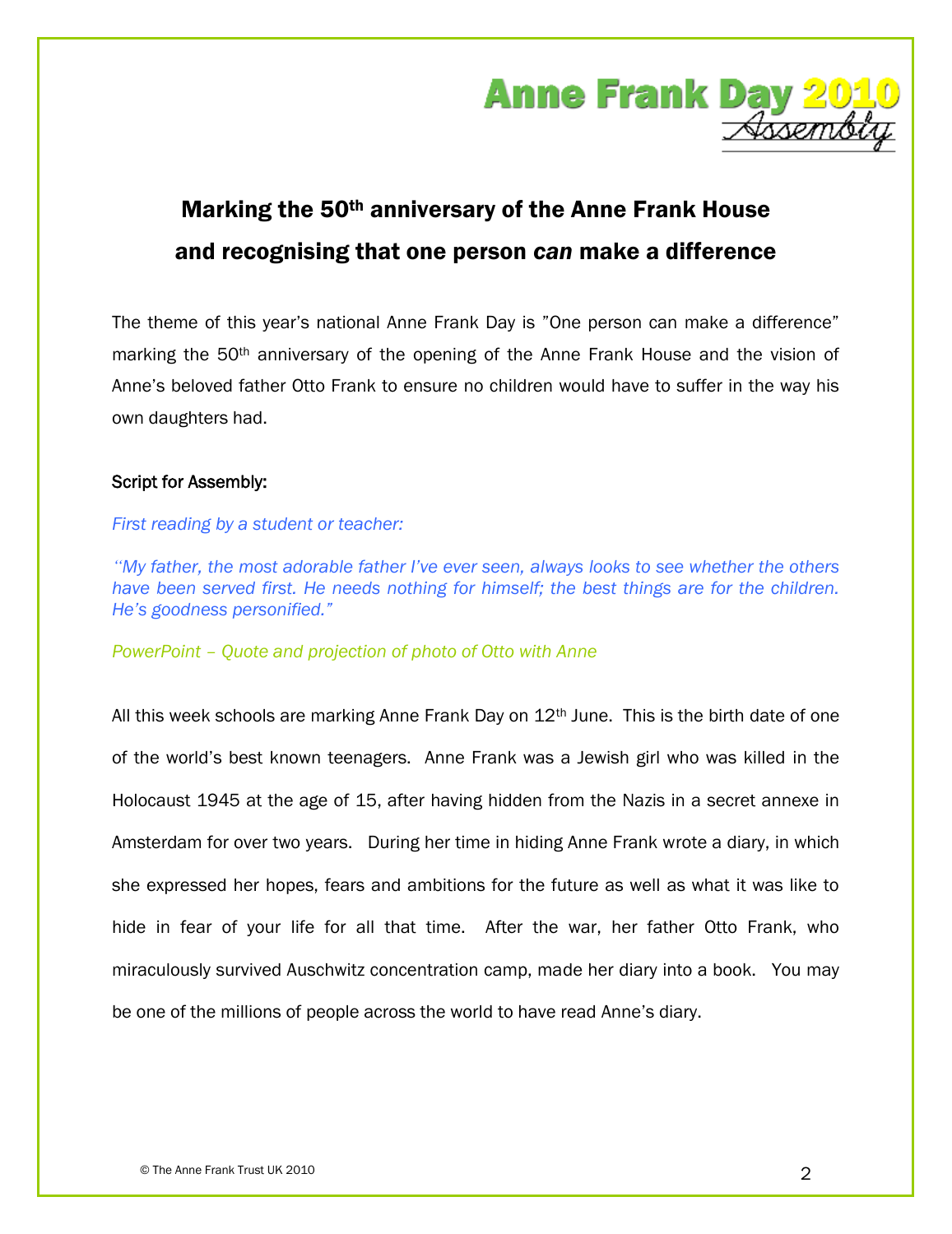Anne Frank's father Otto Frank was born in Frankfurt in 1889, the same year as the Nazi leader Adolf Hitler. Both were very proud Germans and fought on the same side in the First World War. Otto Frank, a Jew, even won medals for his service to Germany. However following the First World War, Otto's life turned out to be the complete opposite to Adolf Hitler's.

There was on the one hand a man who went on to wreak unimaginable destruction across Europe. And on the other hand there was Otto Frank, one man who having survived the Holocaust but lost his wife and children, was determined that future generations of children would not have to suffer the persecution and hatred that his own had.

When Otto came back from the concentration camp and was given the heartbreaking news that his family had died, his friend and brave helper Miep Gies gave him the diary that Anne had been writing for all the time they had been in hiding. Miep, who died earlier this year aged 100 years old, had rescued Anne's diary after the family were arrested by the Nazis. She had kept it safe, but because it was Anne's personal diary, had never read it.

Two years later, in 1947, Otto made sure the diary was published so that everyone would know what had happened to his family and millions of others. At the same, he fulfilled Anne's wish to be a published author.

By 1957 Anne's diary had become famous all over the world and people were making pilgrimages to see her hiding place - an office and warehouse in the centre of Amsterdam. The building was old and becoming derelict and the council was going to knock it down and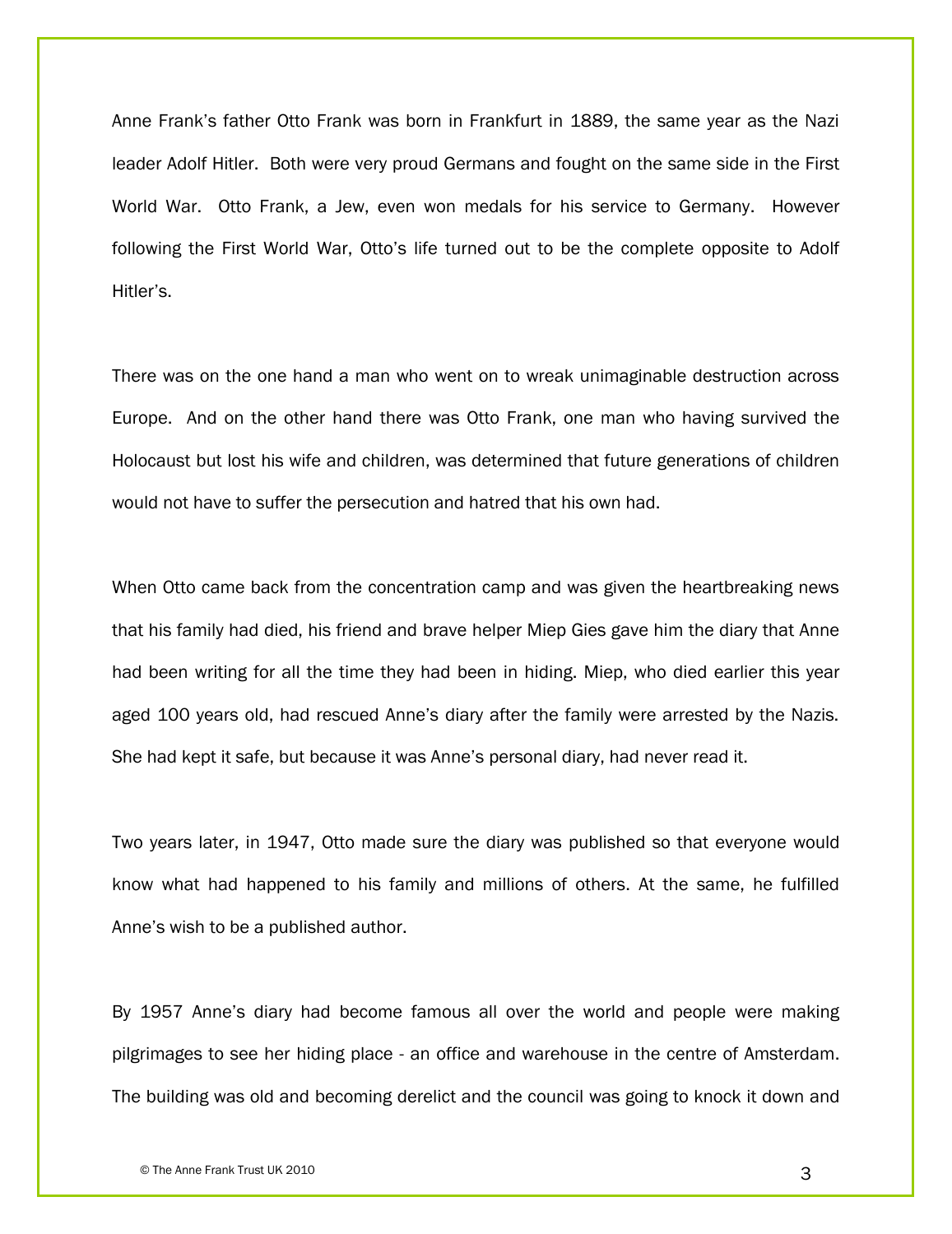all that history was going to be lost. But Otto Frank fought to save the building which, like Anne's diary, was evidence of what he and his family had been through.

#### *PowerPoint - photo of the Anne Frank House*

Otto convinced the Mayor of Amsterdam and the council to save the building, so not only was the building saved, it was turned into what has become one of the most famous museums in the world - the Anne Frank House. The Anne Frank House opened its doors 50 years ago on the 3rd May 1960 – on this day one of the world's most secret places became one of its most public.

*Powerpoint – two images of visitors ringing the doorbell and the long line of visitors queuing. Teacher can ask if anyone has been to the Anne Frank House.*

People visiting the Anne Frank House from all over the world are inspired by Anne's words and come away understanding the dangers of prejudice and persecution and the importance of respecting our fellow human beings.

So we can see that Otto Frank's actions prove that one person really **CAN** make a difference and because of his vision we are celebrating Anne's birthday 65 years after the end of the Second World War.

On 12th June Anne would have been 81. In her diary she wrote that she was determined to hold on to her dreams and ideals in the hope that the day would come when she would be able to carry them out. But because of the cruelty she suffered at the hands of the Nazis